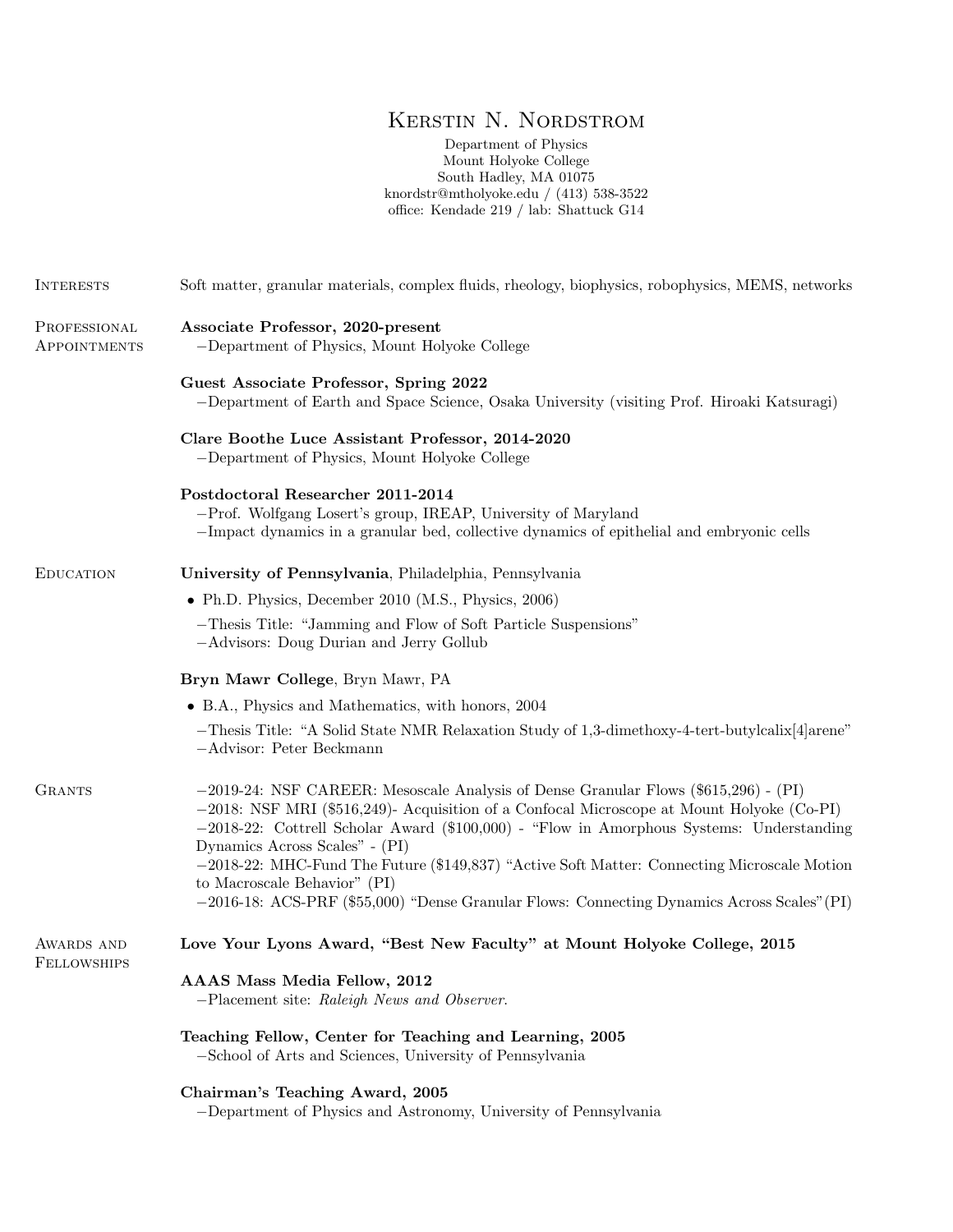Peer-Reviewed **PUBLICATIONS** h-index = 11, i10-index = 11 (May 2022)

\*Denotes undergraduate author

22. Keelin Quirk\*, Douglas Kelley, and Kerstin Nordstrom, "A microfluidic model of periartierial spaces in the glymphatic system," in preparation for Physical Review Fluids

21. Linda Zhang\* and Kerstin Nordstrom, "The intersection of physics and personal identity: experiences of Asian and Asian American students", in preparation for *Physical Review: Physics* Education Research

20. Anna Belle Harada\*, Emma Thackray\*, and Kerstin N. Nordstrom,"Silo flow and clogging in the presence of an obstacle," Physical Review Fluids 7, 053301 (2022)

19. Judith Beck, Justin C. Burton, Martin Kamela, Michelle P. Kuchera, Amy J. Lovell, Kerstin Nordstrom, Thinley Tenzin, and Julie Ziffer, "Reflections on Physics Education and Communication with Tibetan Monastics," Frontiers in Communication 6, 731074 (2021)

18. Grace Cai\*, Emma Thackray\*, Anna Belle Harada\*, and Kerstin N. Nordstrom,"Mesoscale metrics on approach to the clogging point", Granular Matter 23, 69 (2021)

17. Anna Belle Harada\* and Kerstin Nordstrom, "Gravity-Driven Flow and Clogging in the Presence of An Intruder," Traffic and Granular Flow, Springer (2020)

16. Tamia Williams\*, Simone Hyater-Adams, Kathleen Hinko, Claudia Fracchiolla, Kerstin Nordstrom, and Noah Finkelstein, "The Intersection of Identity and Performing Arts for Black Physicists," PERC Proceedings (2018)

15. E. Thackray\* and K. N. Nordstrom, "Gravity-driven granular flow in a silo: Characterizing local forces and rearrangements" EPJ Web of Conferences 140, 03087 (2017)

14. E. D. Cubuk, R. J. S. Ivancic, S. S. Schoenholz, D. J. Strickland, A. Basu, Z. S. Davidson, J. Fontaine, J. L. Hor, Y. R. Huang, Y. Jiang, N. Keim, K. D. Koshigan, J. Lefever, T. Liu, X.G. Ma, D. J. Magagnosc, Emily Morrow, C. P. Ortiz, J. M. Rieser, A. Shavit, T. Still, Y. Xu, Y. Zhang, K. N. Nordstrom, P. E. Arratia, R. W. Carpick, D. J. Durian, Z. Fakhraai, D. J. Jerolmack, Daeyeon Lee, Ju Li, R. Riggleman, K. T. Turner, A. G. Yodh, D. S. Gianola, A. J. Liu,"Structure-property relationships from universal signatures of plasticity in disordered solids," Science 358, 1033 (2017)

13. K. N. Nordstrom, D. S. Dorsch, W. Losert, A. G. Winter, V, "A Microstructural View of Burrowing with a Bioinspired Digging Robot," Physical Review E 92 044202 (2015).

12. (Invited Book Chapter) K.N. Nordstrom and W. Losert, "Microstructure Evolution During Impact using Refractive Index Matched Granular Matter," part of Rapid Penetration into Granular Media, Elsevier (2015), M. Iskander editor.

11. A. Basu, Y. Xu, T. Still, P. E. Arratia, Z. Zhang, K. N. Nordstrom, J. P. Gollub, D. J. Durian, and A. G. Yodh, "Rheology of Soft Colloids Near Rigidity Onset: Critical Scaling, Thermal, and Non-thermal Responses," Soft Matter 10, 2017 (2014).

10. M. Harrington, M. Lin\*, K. N. Nordstrom, and W. Losert, "Experimental Measurements of Orientation and Rotation of Dense 3D Packings of Spheres," Granular Matter 16, 185 (2014).

9. K. N. Nordstrom, E. Lim\*, M. Harrington, and W. Losert, "Granular Dynamics During Impact," Physical Review Letters 112, 228002 (2014).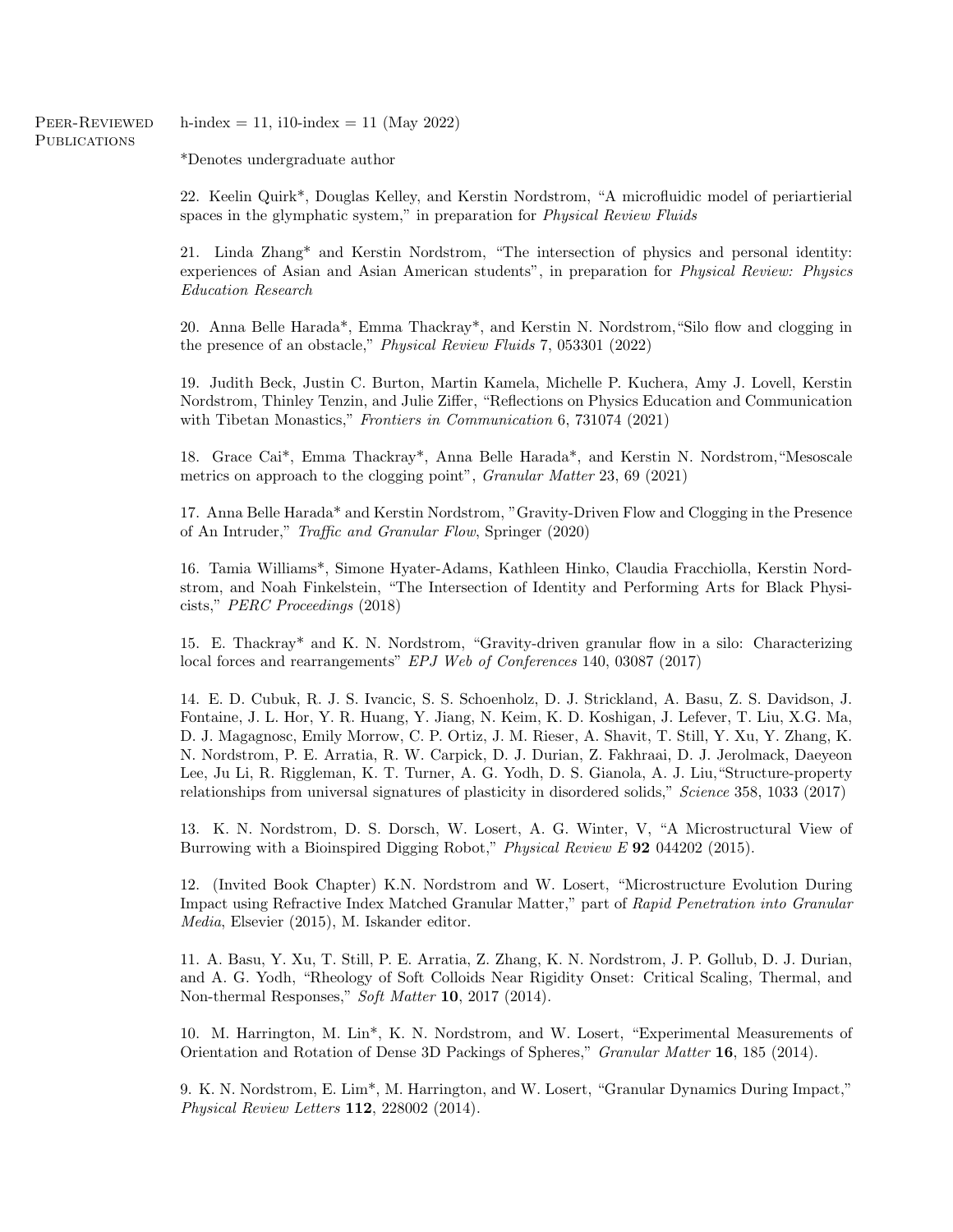8. R.M. Lee, D.H. Kelley, K.N. Nordstrom, N.T. Ouellette, and W. Losert, "Quantifying stretching and rearrangement in epithelial sheet migration," New Journal of Physics 15 025036 (2013).

7. N. Murdoch, B. Rozitis, K. Nordstrom, S.F. Green, P. Michel, T-L. de Lophem, and W. Losert, "Granular Convection in Microgravity," Physical Review Letters 110, 018307 (2013).

6. N. Murdoch, P. Michel, D.C. Richardson, K. Nordstrom, C.R. Berardi\*, S.F. Green, and W. Losert, "Numerical simulations of granular dynamics II. Particle dynamics in a shaken granular material," *Icarus*, **219**, 321 (2012).

5. K.N. Nordstrom, J.P. Gollub, and D.J Durian, "Dynamical Heterogeneities in Sheared Suspensions," Physical Review E, 84, 021403 (2011).

4. K.N. Nordstrom, E. Verneuil, W.G. Ellenbroek, T.C. Lubensky, J.P. Gollub, and D.J. Durian, "Centrifugal compression of soft particle packings: theory and experiment," Physical Review  $E$ , 82, 041403 (2010).

3. K.N. Nordstrom, E. Verneuil, P.E. Arratia, A. Basu, Z. Zhang, A.G. Yodh, J.P. Gollub, and D.J. Durian, "Microfluidic Rheology of Soft Colloids Above and Below Jamming," Physical Review Letters,  $105$ ,  $175701$  (2010).

2. F.J. Byfield, Q. Wen, I. Levental, K. Nordstrom, P.E. Arratia, R.T. Miller, and P.A. Jamney, "Absence of Filamin A Prevents Cells from Responding to Stiffness Gradients on Gels Coated with Collagen but not Fibronectin," Biophysical Journal, 96, 5095 (2009).

1. P.A. Beckmann, J. Rosenberg\*, K. Nordstrom\*, C.W. Mallory, and F.B. Mallory, "CF3 rotation in 3-(trifluoromethyl)phenanthrene: Solid state F-19 and H-1 NMR relaxation and Bloch-Wangsness-Redfield theory," Journal of Physical Chemistry A, 110, 3947 (2006).

Other Relevant PUBLICATIONS AND viii. Thomas Lu, "Why We See Rainbows" NPR's Shortwave, December 2020

**MEDIA** 

vii. Christian Amyx, "Interview with Dr. Kerstin Nordstrom..." Little Da Vincis Podcast, August 2019

vi. Kerstin Nordstrom, "Harassment Experiences of LGBTQ+ Physicists (And What To Do About It)," CSWP and COM Gazette, 38(1), 2019.

v. K. N. Nordstrom, J. C. Conrad, K. E. Daniels, and J. L. Ross,"For SHE's a Jolly Good Fellow?" APS News, 27(4), (2018)

iv. James Morgan, "'RoboClam' could anchor submarines" BBC News, April 2014

iii. "Can You Dig the RoboClam?"" Physics Central, March 2014

ii. Amina Khan, "RoboClam: Robot inspired by the razor clam's amazing digging powers" Los Angeles Times, March 2014

i. C.D. Jones, K. N. Nordstrom, and D.J. Durian, "Rheology of Nearly Ideal 3D Foams." arXiv:1404.2857 (2014)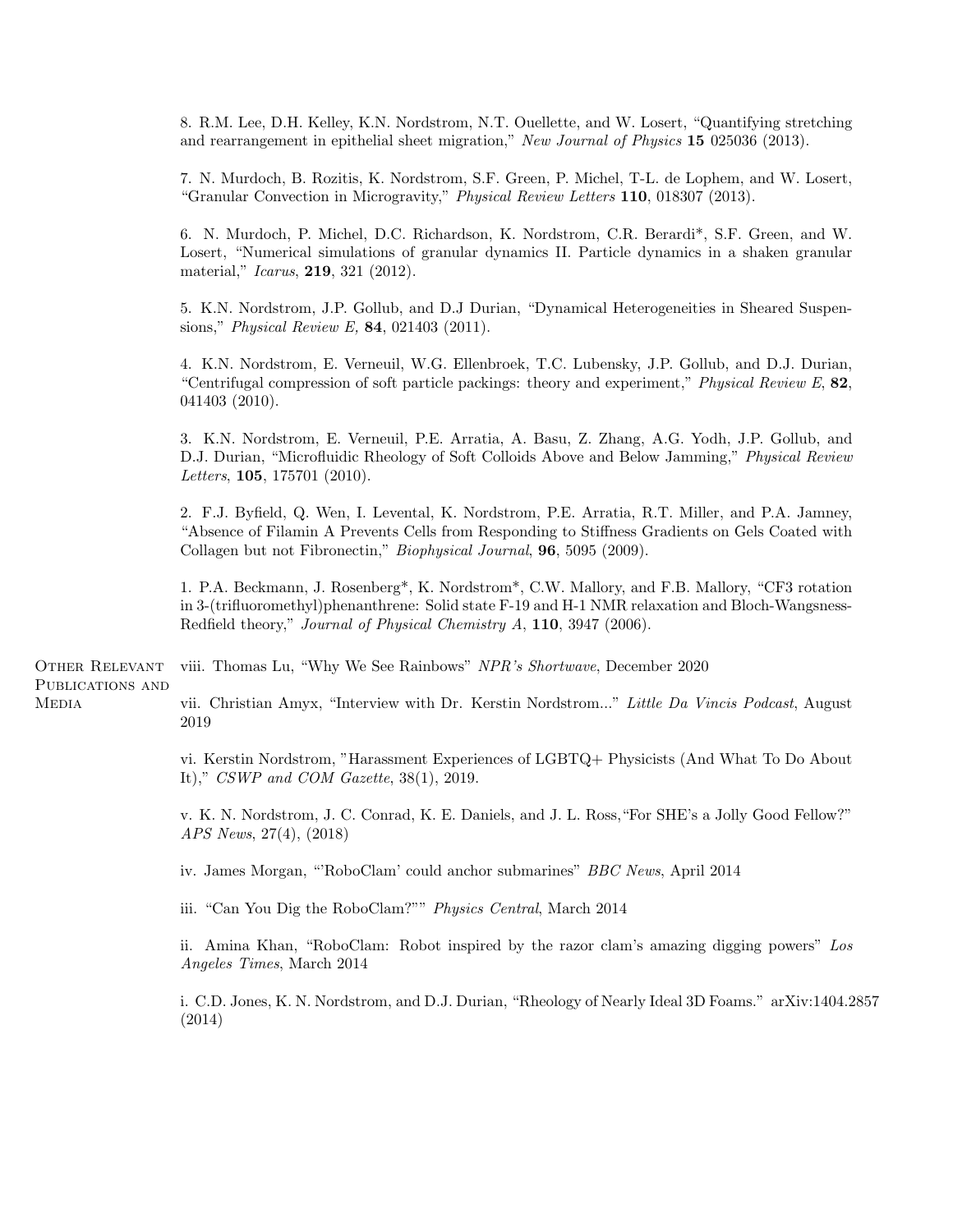# Invited Talks Gordon Research Conference on Granular Matter −June 2022, Stonehill College

# Research Seminar

−April 2022, Osaka University

# APS March Meeting

−Recruiting and Retaining Undergraduate Women in Physics −March 2021, virtual

- 17th Annual Northeastern Granular Materials Workshop −June 14, 2019, New York University
- Soft Matter Seminar −April 26, 2019, Syracuse University

Undergraduate Colloquium −April 25, 2019, Syracuse University

Condensed Matter Seminar −April 10, 2019, Tufts University

Physics Colloquium (Note, not research talk. Same diversity talk given at BNL) −February 12, 2019, University of Pennsylvania

# Physics Colloquium −February 11, 2019, Bryn Mawr College

# Physics Colloquium

−October 31, 2018, Rochester Institute of Technology

"Diversity in Physics: Data, Analysis, and What to Do About It" −Annual User's Meeting, June 13 2018, Brookhaven National Lab

# Physics Colloquium −November 29 2017, University of Rochester

Physics Colloquium −November 8 2017, Clark University

Physics Colloquium −February 7, Worcester Polytechnic Institute

Physics Colloquium −December 1, 2016, Wesleyan University

Physics Colloquium −March 25, 2016, Smith College

Condensed Matter Seminar −February 23, 2016, University of Massachusetts

# Physics Colloquium −February 16, 2016, Amherst College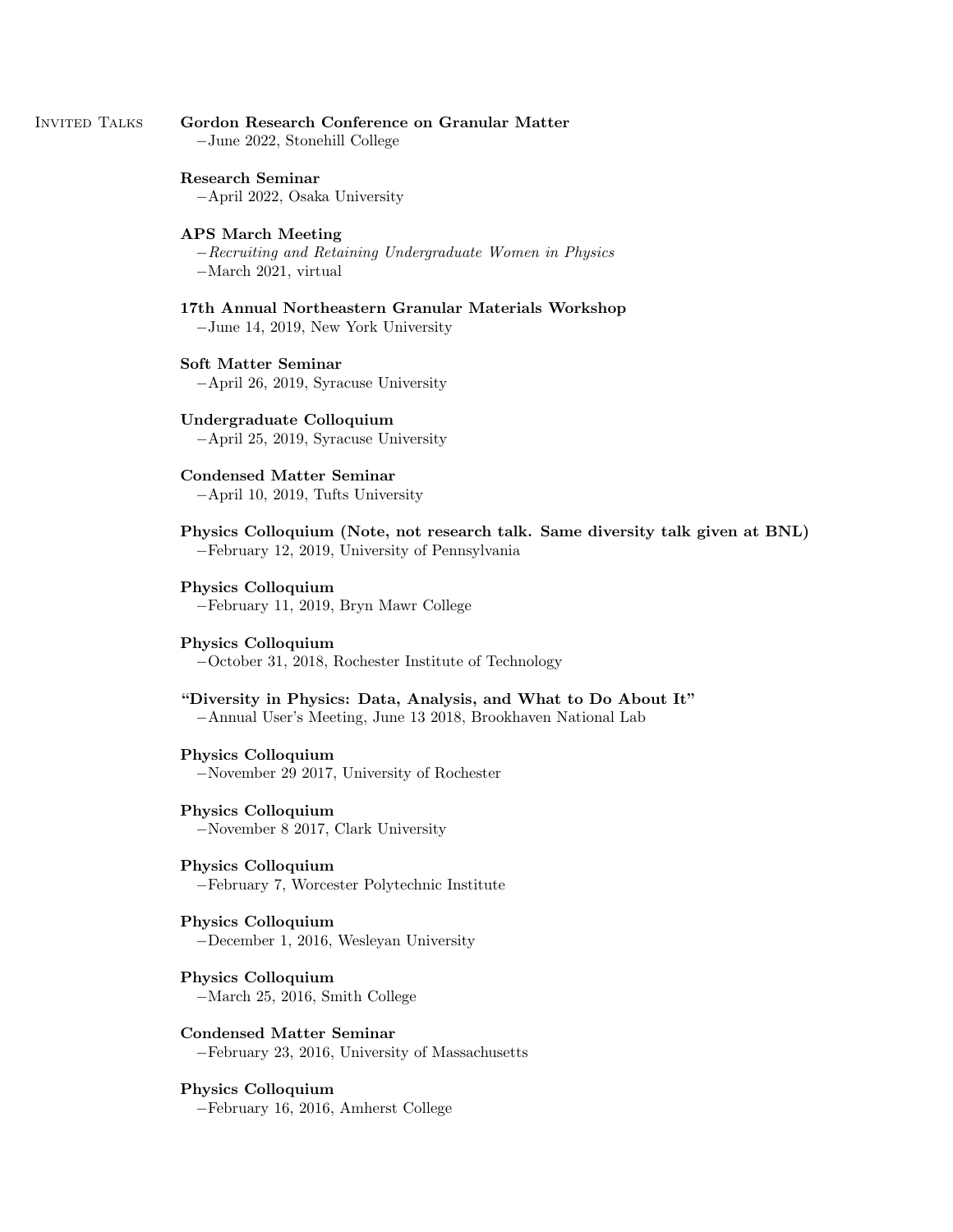# Condensed Matter and Biophysics Seminar

−September 24, 2013, NC State University

# Applied Dynamics Seminar

−November 8, 2012, University of Maryland

# NSF-MRSEC seminar

−January 21, 2011, University of Pennsylvania

# Princeton Soft Matter Meeting

−December 16, 2010, Princeton University

# NYU Soft Matter Meeting

−May 1, 2009, New York University

# NSF-MRSEC seminar

−June 29, 2007, University of Pennsylvania

# PHYS 100: Foundations of Physics  $-F16$ , F18, F19, F20  $[n=4]$

Mount Holyoke

TEACHING AT

−Algebra-based course intended for pre-health students. (Mechanics, fluids, thermodynamics)

−Developed new laboratories with T. Herd and Oscar Hernandez-Daguer

−Used many ideas and methods developed in NEXUS project at UMD.

# PHYS 150: Phenomena of Physics

 $-$ S17, S19, S20, S21 [ $n = 4$ ]

−Second semester of the pre-health sequence. (Electricity, magnetism, light, nuclear physics)

−Developed new laboratories with T. Herd.

−Used many ideas and methods developed in NEXUS project at UMD.

−In addition to lecturing, developed and co-taught (S19, S20) laboratories with T. Herd and Oscar Hernandez-Daguer

# PHYS 110: Force, Motion and Energy

 $-F14$ , S15, F15, S16 [ $n = 4$ ]

−Calculus-based mechanics course required for majors.

−In addition to lecturing, developed and co-taught (F14, S15) laboratories with T. Herd.

# PHYS 201: Electromagnetism

# $-S15 [n=1]$

−Developed and taught laboratories only (A. Arango lecture instructor).

# PHYS 315: Analytical Mechanics

 $-$ S16, S17, S21 [ $n = 3$ ]

−Upper-level classical physics course, required for those considering graduate school, and highly recommended for those with interests in fluids or mechanical engineering.

−Developed computational physics modules to complement analytical problem sets.

# PHYS 326: Statistical Mechanics

 $-F15, F16, F18, F20 [n = 4]$ 

−Upper-level course, required for those considering graduate school and highly recommended for those with interests in materials science or biological systems.

−Developed computational physics modules to complement analytical problem sets.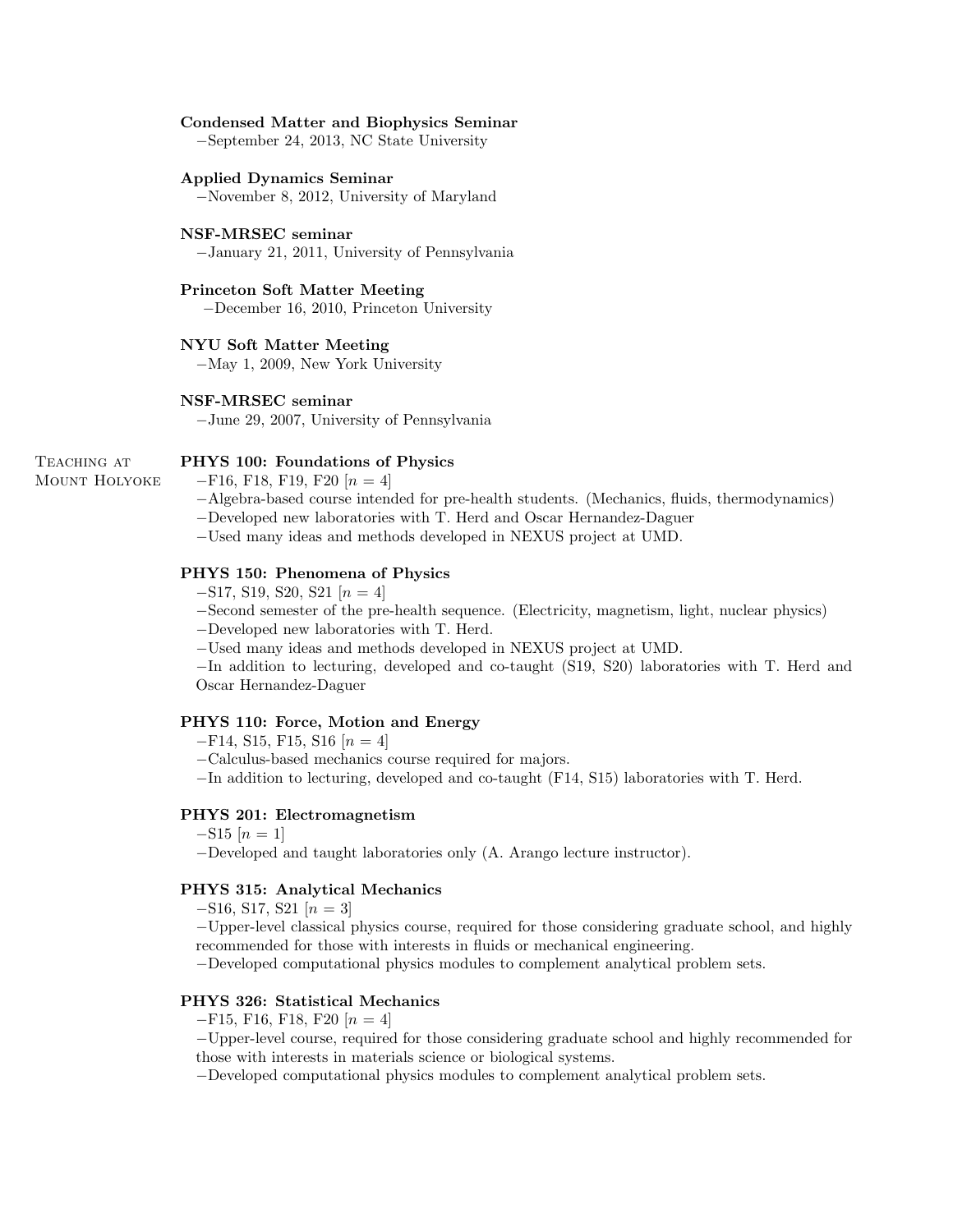# COLL 115: The Future of Jobs: The Dual Challenges of Globalization  $\&$  Robotization

−S16. Two-credit general education course. Co-taught with 7 other instructors.

−In addition to lecturing and facilitating discussion about robotics during the lecture, I developed a laboratory to teach students the principles of actuation and grip in various kinds of robot arms (i.e. electro-mechanical, pneumatic). My colleagues in computer science developed complementary labs about sensing/sensors (L. Ballasteros) and programming robots (A. St. John).

# FYSEM: The Future is Female: Science Fiction By Women

 $-F19$ 

−Discussion based and writing intensive course of science fiction novels, short stories, and literary criticism by women and nonbinary authors.

### Undergraduate Independent Study Students

RESEARCH AT Mount Holyoke

−Pa Chia Thao (F15, S16, F16) "Investigation of Granular Avalanches in Reduced Gravity"

−Kiera McCabe (F17, S18) "Video analysis of impact into granular fluids" −Phoebe Seltzer (F16) "Culturing and Observing Flagellated Swimmers"

−Haley Lucian (F16, S17) "Active Colloids: The Collective Dynamics of C. reinhardtii"

−Lilliana Beckmann (S16, F17, S18, F18) "Microfluidic Investigation of Particulate Fluids"

−Keelin Quirk (S18, F18, S19, F19, S20) "Microfluidic flows of soft particles" (HONORS THESIS, SUMMA CUM LAUDE)

−Grace Cai (F17, S18) "Molecular dynamics simulation of granular flows in a quasi-two-dimensional silo" (HONORS THESIS)

−Emma Thackray (F16, S17, F17, S18) "Linking flow intermittencies to material structure in a quasi-two-dimensional granular silo" (HONORS THESIS)

−Tamia Williams (F17, S18) "The Intersection of Identity and Performing Arts of Black Physicists" (HONORS THESIS)

−Nina Gilkyson (S19, F19, S20, F20, S21) "Quantifying Stress in Photoelastic Particles"

−Juniper Glass-Klaiber (S19, F19) "Quantifying Stress in Photoelastic Particles"

−Anna Belle Harada (S18, F18, S19) "Granular Flow Around an Obstacle"

−Annissa Aamoum (F19, S20, F20, S21, F21, S22) "Collective Behavior of Robot Swarms"

−Linda Zhang (F19, S20) "The Intersection of Identities for Asian and Asian American Students"

−Nikita Waskiewicz (F19, S20) "Confocal Microscopy of Shear-Thickening Suspensions"

−Charlotte Young (S21, F21, S22) "Confocal Microscopy of Clogging"

−Abigail Tadlock (F20, S21, F21, S22) "Granular Flow in Varying Gravity"

−Casey Roepke (F20, S21) "Granular Flow Around an Obstacle"

−Anna Maria Moran (S21, F21, F22) "Soft Robot Actuators with Granular Fluids"

−Lucy Sternberg (F21, S22) "Collective Behavior of Robot Swarms"

# Summer Research Students (Funding Source)

−2021: Lucy Sternberg (FtF), Charlotte Young (NSF)

−2020: Abigail Tadlock (NSF), Casey Roepke (NSF), Annissa Aamoum (FtF)

−2019: N. Gilkyson (NSF), J. Glass-Klaiber (NSF), Annissa Aamoum (FtF), Keelin Quirk (CBL)

−2018: Grace Cai (PRF), Anna Belle Harada (PRF)

−2017: Grace Cai (PRF), Ariel Kane-Esrig (PRF), Kiera McCabe (CBL), AB Harada (CBL)

−2016: Emma Thackray (CBL), Lilliana Beckmann (CBL), Isabelle Kim (LYNK)

−2015: Emma Thackray (CBL), Lilliana Beckmann (CBL)

## **INSTITUTIONAL** Faculty Planning and Budget Committee, 2020-2024

**SERVICE** 

Pre-Health Committee, 2019-2021

NCAA Faculty Athletics Representative, 2018-2021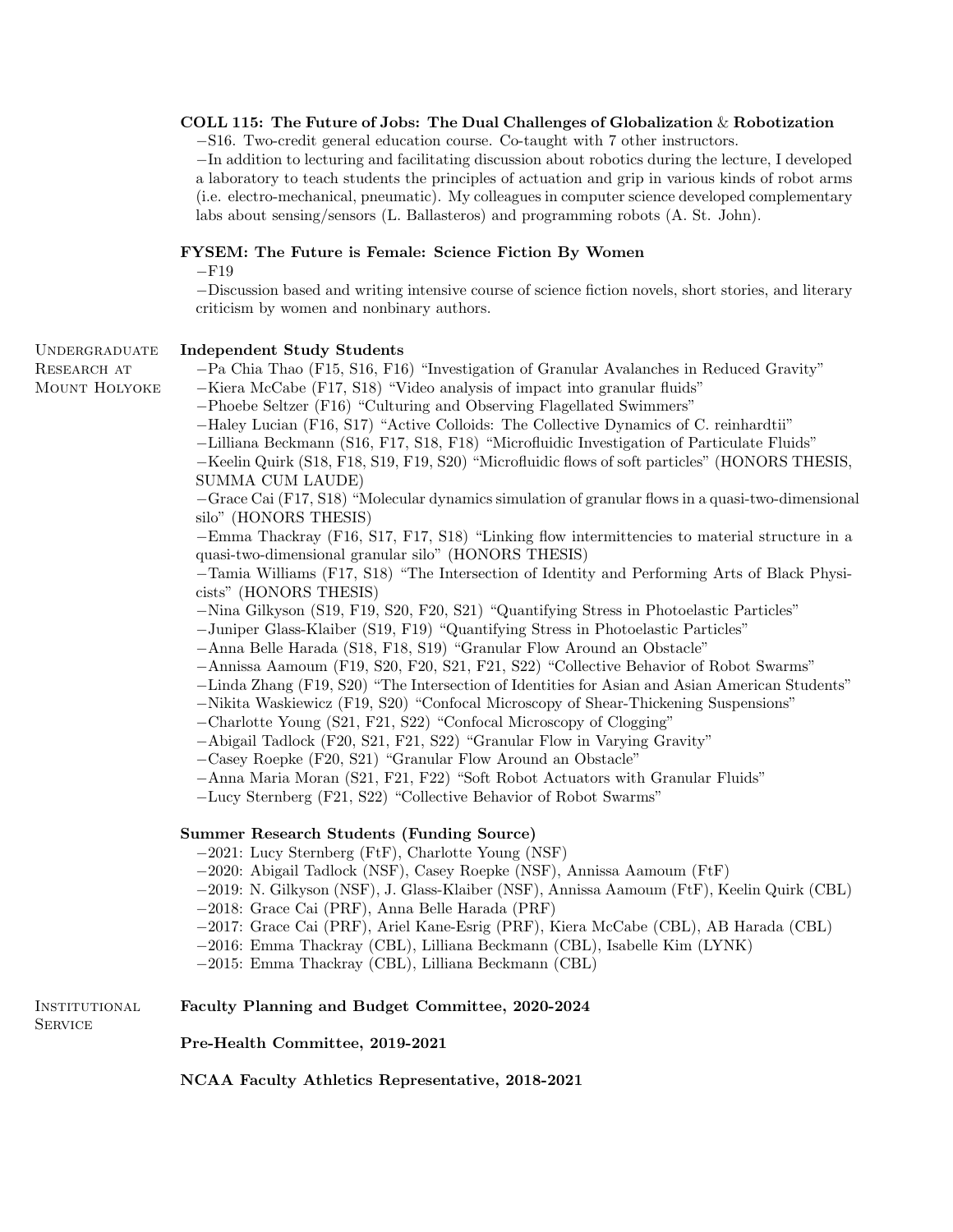# Phi Beta Kappa Prize Committee, Spring 2018

# Faculty Planning and Budget Committee, Spring 2016

−Semester leave replacement

# Student Experience Working Group, Fall 2015

−Part of Strategic Planning Process

−Subcommittee on Retention

# Goldwater Selection Committee, Fall 2015 and Fall 2016

## **DEPARTMENTAL** Academic Advising

**SERVICE** 

**SERVICE** 

−2021-22: 0 (on leave) −2020-21: 17 total (12 majors) −2019-20: 15 total (10 majors)

- −2018-19: 17 total (10 majors)
- −2017-18: 0 (on leave)
- −2016-17: 19 total (16 majors)
- −2015-16: 12 total (10 majors)

# Search Committees

−Fall 2015: Assistant Professor

- −Spring 2016: Visiting Professor
- −Summer 2018: Physics Technician
- −Spring 2019: Physics Lab Director
- −Spring 2021: Visiting Professor

# Society of Physics Students Advisor, 2014-2018 (replaced by A. Burger during leave)

# APS IDEA Network Committee, ongoing since 2020

−Committee to address climate issues, diversity, and inclusion (long term) in the department

## PROFESSIONAL APS Division of Soft Matter (DSOFT) Executive Committee

− Elected member at large 2020-2023

# APS Division of Fluid Dynamics (DFD) Educational and Career Outreach Committee

− Organized Women in Fluids Virtual Lunch for 2021 DFD Meeting

# Referee

−PLoS One, Physical Review Letters, Physical Review E, Granular Matter, Physica D, The Biophysicist

− (grants) NASA, Army Research Office, ACS Petroleum Research Fund, Research Corp

# APS Committee on the Status of Women in Physics (CSWP)

- −Selected as a member in 2013, three year term 2014-2017.
- −Maria Goeppert Mayer Award Selection Committee, Vice Chair (2014); Chair (2015)
- −March Meeting CSWP Invited Session, Panelist (2016), Session Chair (2017)
- −Subcommittee on sexual harrassment, 2016-present

−In 2018, the subcommittee drafted and published new "Effective Practices for Recruiting and Retaining Women in Physics" on APS website.

- −Trained to run Communication and Negotiation Skills Workshops in 2017.
- July 23, 2020, Virtual over Zoom
- January 22, 2019, Rensselaer Polytechnic Institute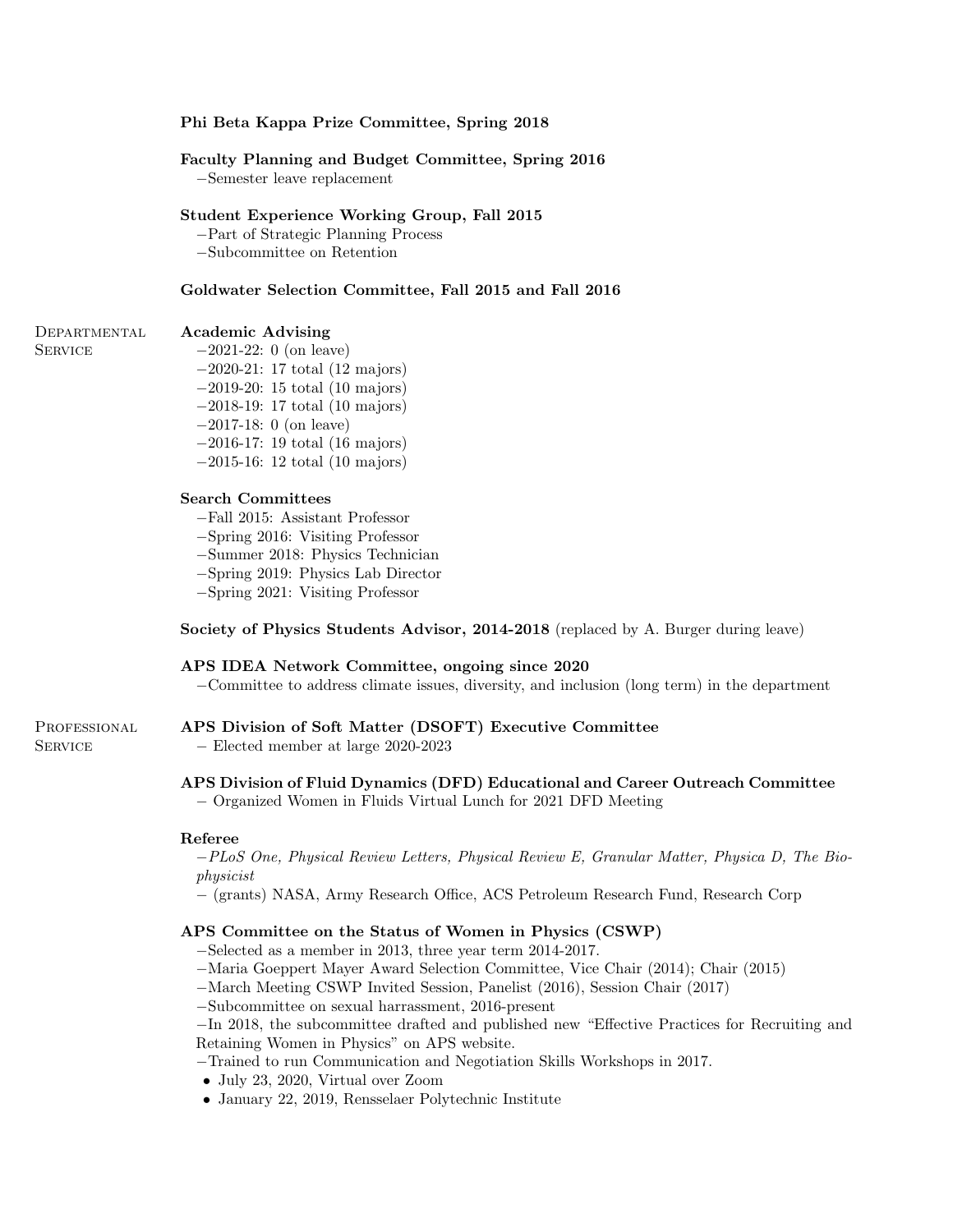- January 19, 2019, CUWiP @ UMass
- March 7 2018, APS March Meeting, Los Angeles, CA
- January 13 2018, Conference for Undergraduate Women in Physics, RIT
- November 28 2017, University of Rochester

# CONFERENCE AND APS March Meeting

**WORKSHOP PARTICIPATION** since 2014

- −Contributed Talk
- −Abigail Tadlock (MHC '23) was the presenting author
- −March 2022, Chicago, IL

# AAPT Winter Meeting

- −Contributed Talk
- −Linda Zhang (MHC '20) was the presenting author
- −held virtually 2021

# APS March Meeting

- −Contributed Talk
- −Keelin Quirk (MHC '20) was the presenting author
- −held virtually 2020

# APS DFD Meeting

- −Contributed Talk
- −November 23-26 2019, Seattle, WA

# Traffic and Granular Flow 2019

- −Selected oral presentation from abstracts
- −July 2-5, 2019, Universidad de Navarra, Pamplona, Spain

# APS March Meeting

- −2 Contributed Talks
- −Anna Belle Harada (MHC '19) was the presenting author on one talk.
- −March 4-8, 2019, Boston, MA

## Gordon Research Conference, Granular Matter

- −Poster
- −July 2018, Stonehill College

# APS March Meeting

- −Communication and Negotiation Skills Workshop Leader
- −Organizer and Facilitator: LGBT+ Roundtable Discussion
- −March 5-9, 2018, Los Angeles, CA

# APS March Meeting

- −Invited Session Chair/Organizer: Women in Physics: Understanding and Improving the Climate
- −Organizer and Facilitator: LGBT+ Roundtable Discussion
- −March 13-17, 2017, New Orleans, LA

# Annual Meeting of the APS Division of Fluid Dynamics

- −Contributed Talk
- −November 20-22, 2016, Portland, OR

# Gordon Research Conference, Granular Matter

- −Poster (Emma Thackray presenting)
- −July 2016, Stonehill College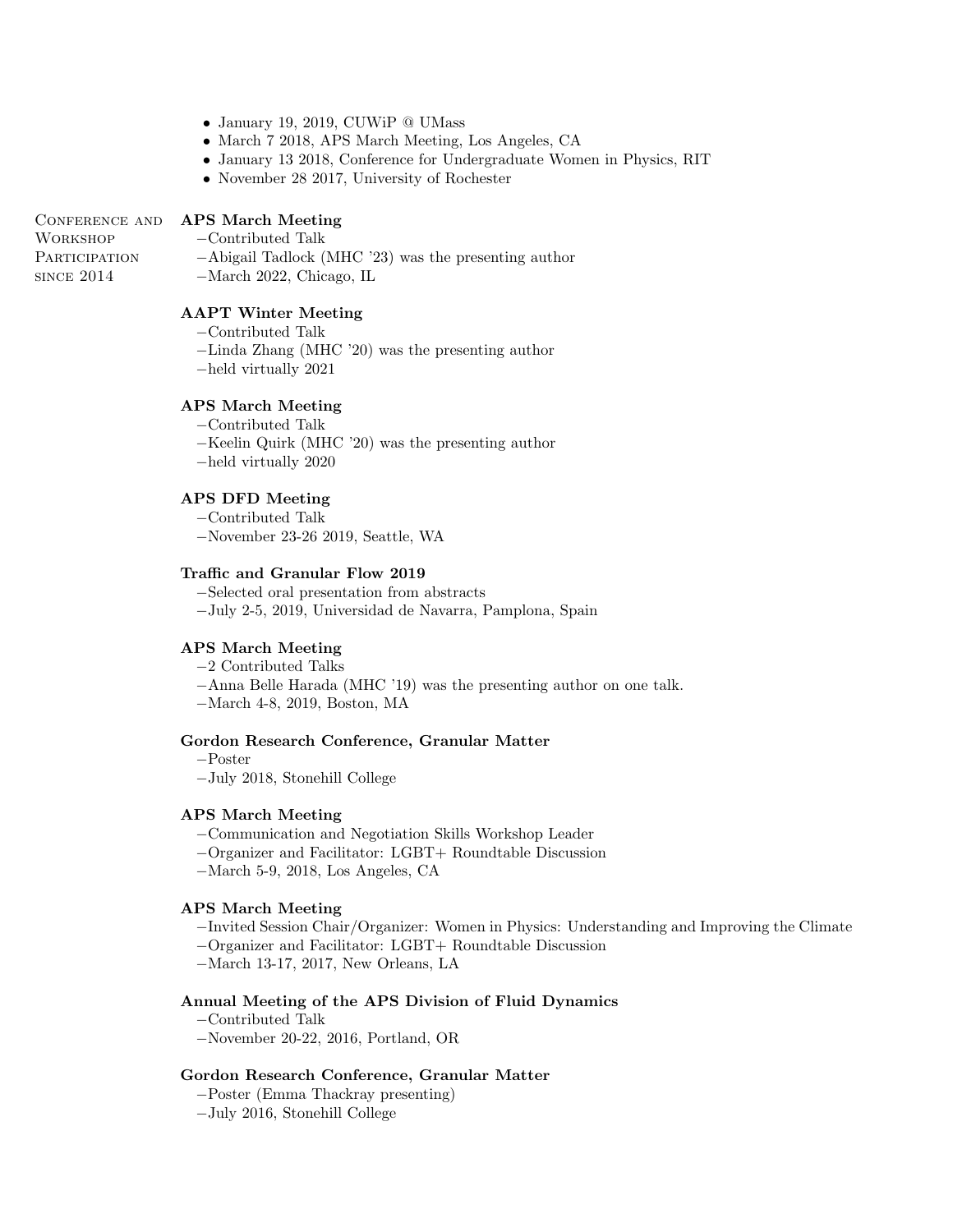# APS March Meeting

−2 Contributed Talks

−Emma Thackray (MHC '18) was the presenting author on one talk.

−March 14-18, 2016, Baltimore, MD

# 68th Annual Meeting of the APS Division of Fluid Dynamics

−November 22-24, 2015, Boston, MA

# Gordon Research Conference, Soft Matter

−Poster

−August 2015, Colby-Sawyer College

# 67th Annual Meeting of the APS Division of Fluid Dynamics

−Contributed Talk

−November 23-25, 2014, San Francisco, CA

# AAPT New Faculty Workshop

−November 13-16, 2014, College Park, MD

# Gordon Research Conference, Granular and Granular-Fluid Flow

−Poster

−July 2014, Stonehill College

# APS March Meeting

−Contributed Talk

−March 3-7, 2014, Denver, CO

# OUTREACH AND **RELATED** ACTIVITIES SINCE

2014

# MHC Science Launch (resuming in 2022)

−Part of Cottrell Scholar Award, pilot in 2019, funded for five years through NSF, program leader.

- −Pre-orientation program for first year students interested in physical science.
- −Workshops and lab activities.

# SciTech Cafe (on hiatus, resuming in 2022-23 year)

- −Monthly public lectures in Northampton, MA, attendance ≈100-150
- −Co-organizer in 2017-18 (with K. Aidala), took over in 2018-19 season.
- −Funding is guaranteed through 2023-24 season.

# 5C Physics Education Research Lunch (on hiatus)

- −Co-organizer with Brokk Toggerson (UMass) and Gary Felder (Smith)
- −Rotate campuses to discuss teaching research and best practices

# Conference for Undergraduate Women in Physics (CUWiP), January 18-20 2019

- −Organizing committee
- −Communication and Negotiation Skills Workshop Leader
- −UMass Amherst

# "What can sandpiles tell us about traffic and cancer?" September 10, 2018

−Public Lecture at Nerd Nite in Northampton, MA

# Soft Matter Day 3, July 27, 2018

−Co-organizer in collaboration with UMass Physics

−Invited Research Talks, Posters, Demonstrations (open to public)

−UMass Amherst